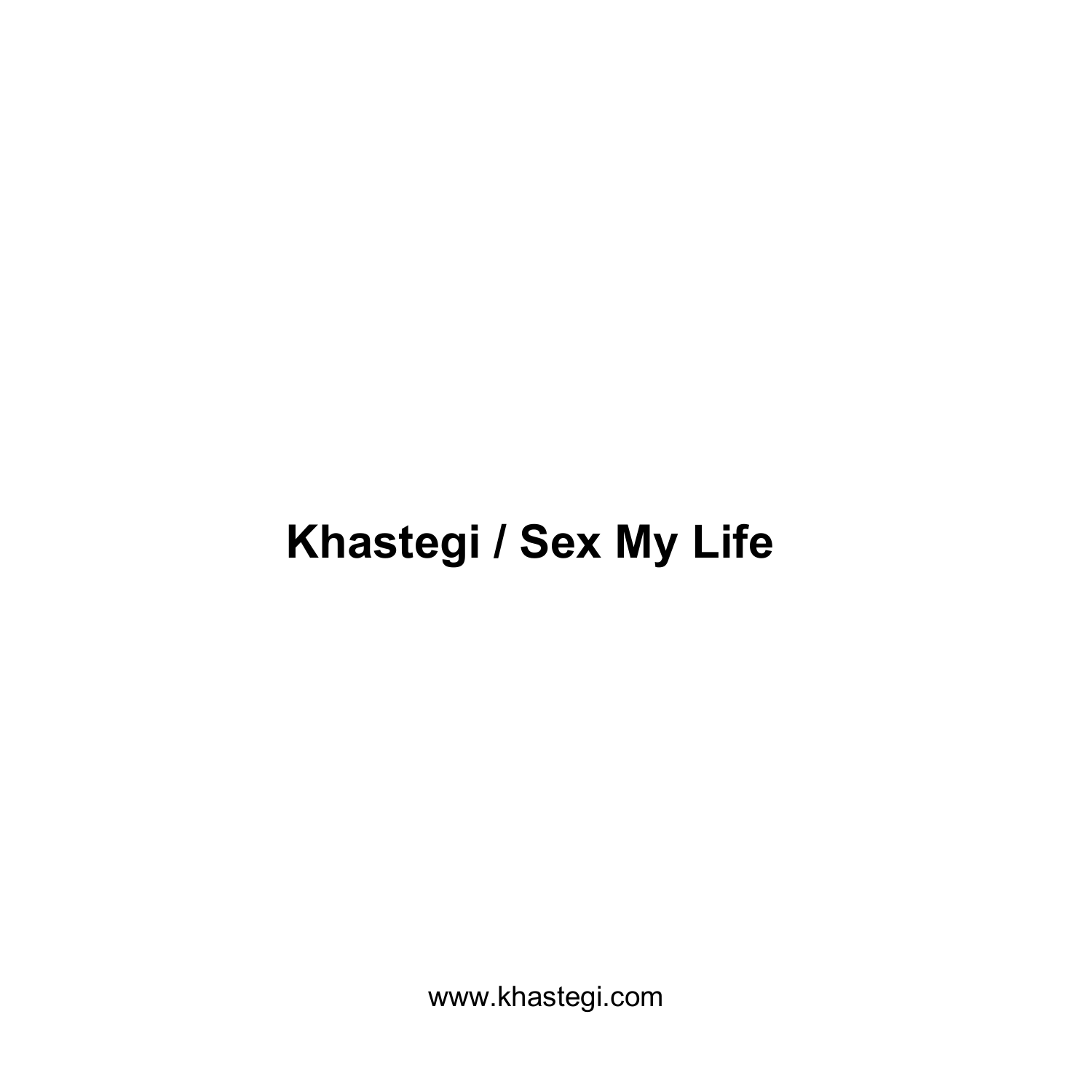## **Sinossi**

*Khastegi (Sex My Life)* è ambientato a Teheran e narra la storia di sette transessuali iraniani che vivono stralci della loro vita sullo schermo. Le anime dei protagonisti, ragazzi che amano essere ragazze e una ragazza con lo spirito e l'energia di un ragazzo, sono in stridente disaccordo con i loro corpi e questo, soprattutto nella società islamica iraniana, con i suoi precetti religiosi e la sua tradizione patriarcale, è un problema non da poco. Impossibile, perciò, non percepire la solitudine e il tedio di questi individui rifiutati anche dalle loro stesse famiglie: si tratta di giovani estraniati dai loro corpi e dalle loro anime e stremati da questa alienazione da se stessi e da una società che non riconosce alcun diritto alle minoranze sessuali.

## **Synopsis**

*Khastegi (Sex My Life)* is set in Tehran and tells the story of seven Iranian transsexuals who live pieces of their own lives on the screen. Boys who like to be girls and a girl with a boy's spirit and energy! Their spirits are not at one with their bodies, and this is a problem more forceful and burdensome in Iranian society with its traditional precepts and tradition of patriarchy. One can sense the depth of their loneliness and tedium when one sees that they are not accepted even by their own families. These are young people estranged from their own bodies and spirits, and exhausted by this estrangement from themselves and a society that gives no right whatsoever to them.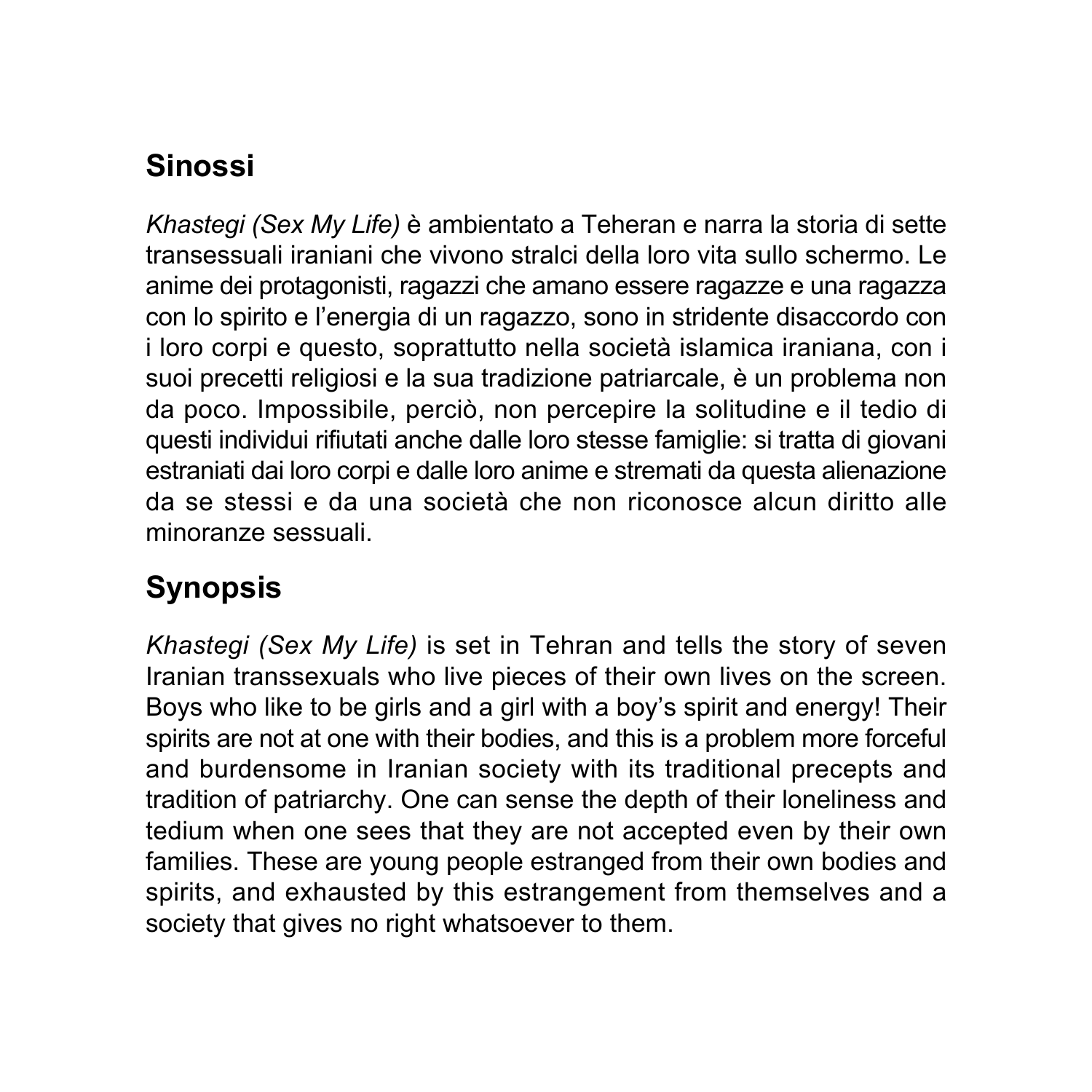#### **Commento del regista**

«Fare un film sui transessuali e i loro problemi in Iran è stato difficile, direi addirittura una sfida; infatti ad un certo punto mi sono trovato come un battagliere piuttosto che un filmmaker. Nello stesso tempo dovevo star attento a non cadere nella trappola degli attuali slogan politici. Dovevo esser capace di rappresentare gli aspetti multidimensionali e oscillanti della mia società nonché del fenomeno. Ho voluto soprattutto dimostrare la posizione della società nei confronti delle minoranze sessuali. Il mio compito è diventato ancora più complicato per il fatto che l'Iran ha una cultura profondamente tradizionale e religiosa.

In questo film ho cercato di togliere i confini tra documentario e fiction. Ho voluto creare una certa suspence tra il reale e il non reale, enfatizzando gli aspetti fluenti del sesso e della sessualita', in altre parole, la nostra identita'.

Inoltre, la cosa piu' importante per me e' stato scartare via gli elementi futili mantenendo quelli essenziali: e non solo per quanto riguarda al contenuto ma anche in quanto alla forma, insomma, considerando il film come un'unita' completa.

Il tedio non e' un film sui capricci di gente anormale con una precedenza "transessuale"; ma un fim sulla "nostra identita'" nel senso piu' comprensivo della parola.» (Bahman Motamedian)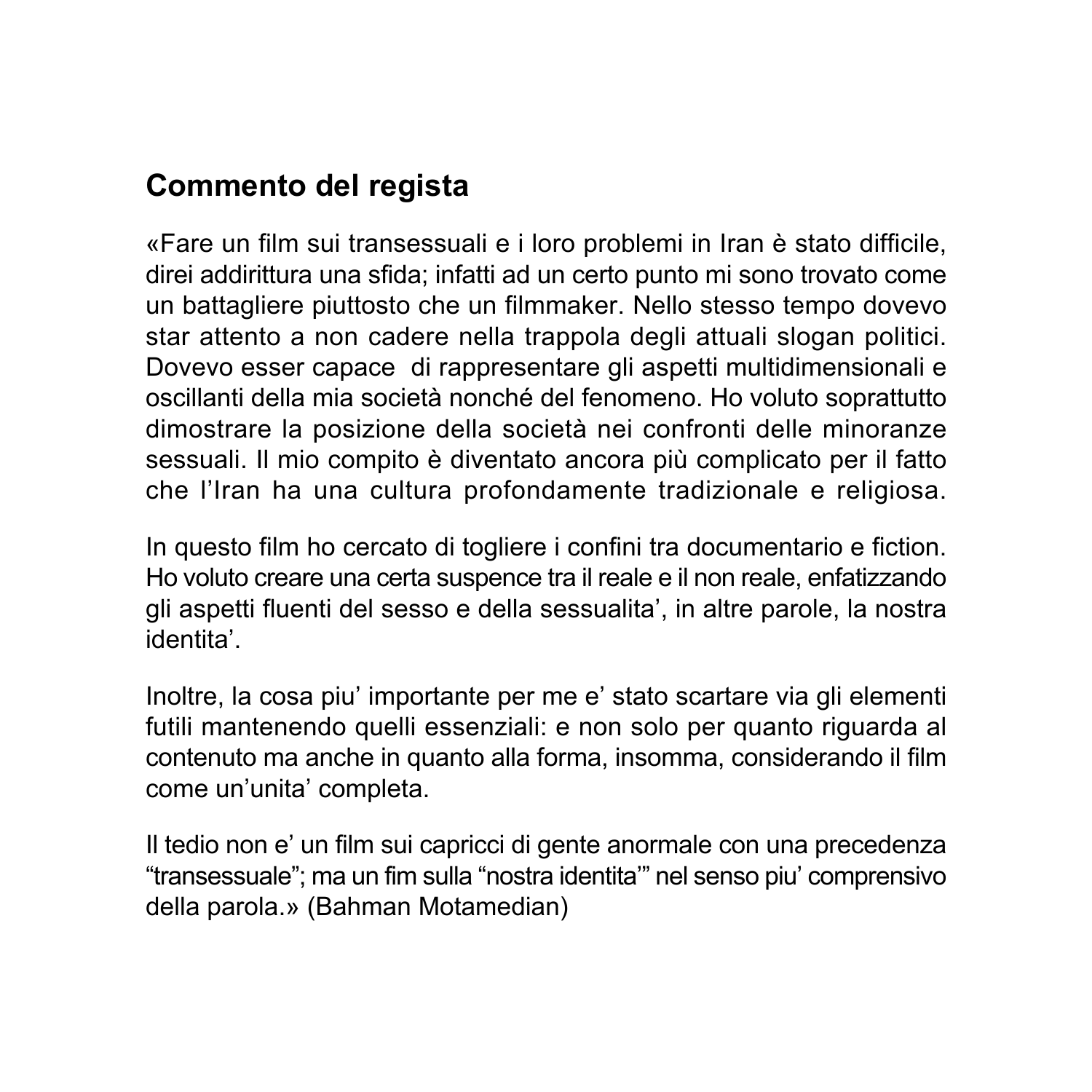#### **Director's Notes**

«Making a film about transsexuals and their problems in Iran was a difficult task. And it became something of a challenge as I could see myself more as a fighter than a filmmaker. But at the same time I had to be vigilant to not falling into the trap of political slogans of the day. I had to be able to show the multi–dimensional and fluctuant aspects of my society and its phenomena. I especially wanted to demonstrate the society's position towards transsexuals. My task became much more complicated, especially, for the fact that Iran has a profoundly traditional culture.

In this film, I tried to remove the frontier between documentary and fiction cinema. I wanted to create some kind of suspense between real and non-real and with this in mind, to emphasize on the flowing aspects of sex and sexuality, or in other words, to emphasize on our identity.

Further, the most important issue for me was to throw away the unnecessary elements and to emphasize on the essentials; this approach was not only seen in the content of the film but also in its formal aspect and its unity as a whole.

*khastegi (Sex My Life)* is not a film about freaks or abnormal people with "transsexual" tag on their foreheads. It's a film about "our identity" in its most comprehensive sense of the word.» (Bahman Motamedian)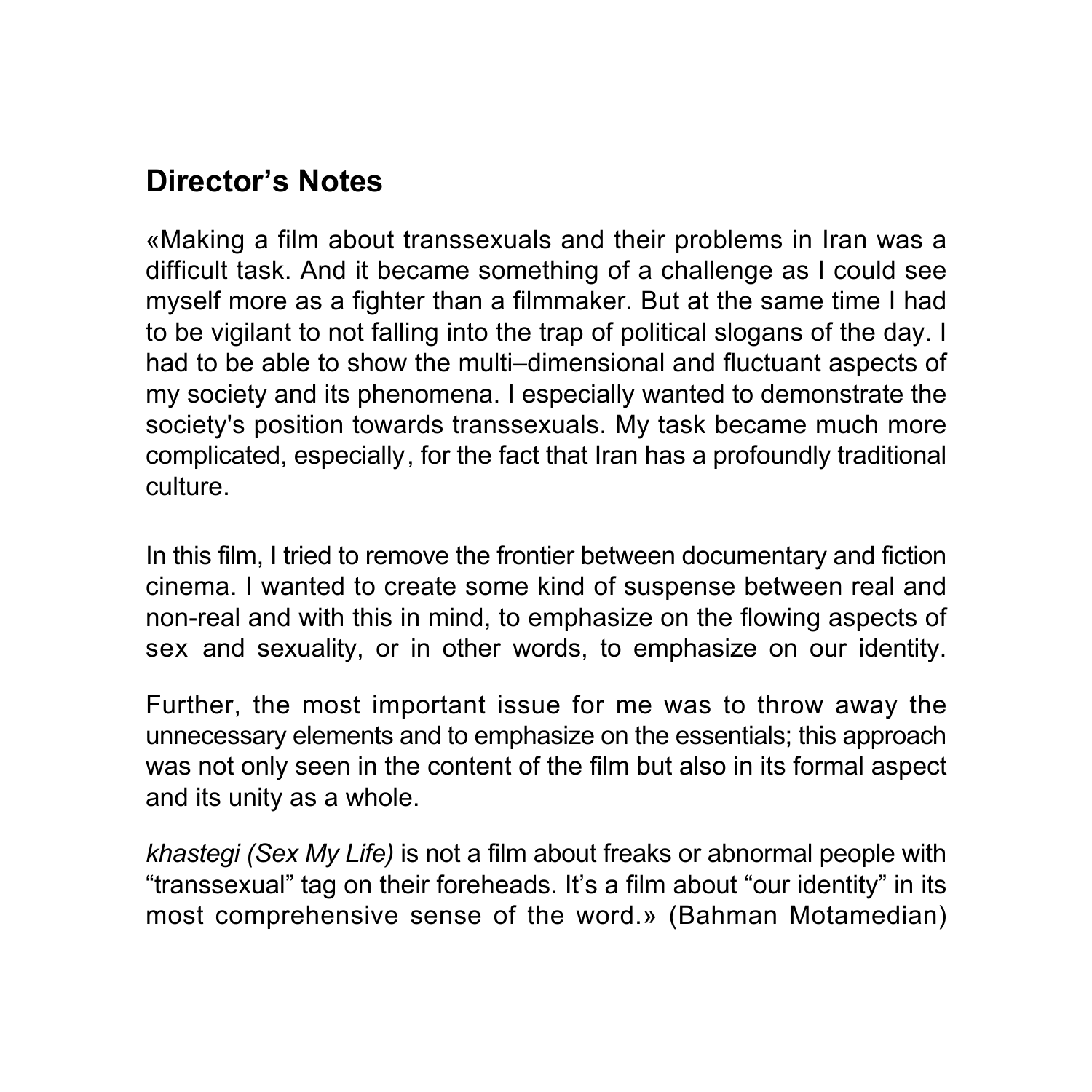

## **Biografia**

Bahman Motamedian, nato a Tehran (Iran) nel 1969, scrittore, fotografo e regista, ha studiato teatro nell'Istituto sperimentale del teatro e fotografia nell'Istituto del cinema per i giovani a Tehran. Ha messo in scena le opere teatrali di Eugene Ionesco tra cui "*La cantatrice calva"*, *"Maid to Marry"* e "*Jack ovvero la sottomissione"* e poi è passato al cinema

come regista e sceneggiatore. Ha vinto il premio per il migliore film sperimentale al Festival delle Nazioni a Ebensee in Austria per il film Aquarium.

# **Biography**

Bahman Motamedian was born in Tehran, Iran, in 1969. Writer, photographer and director, Motamedian studied at the Experimental Theater Institute and Photography in the Youth Cinema Institute in Tehran. He directed three plays of Eugene Ionesco inclouding *"The Bald Soprano"*, *"Maid to Marry"* and "*Jack or the Submission"* at theatre and then he moved to the cinema as director and screen writer. With Aquarium he won the Best Experimental Film Award at the Festival of Nations (Ebensee, Austria).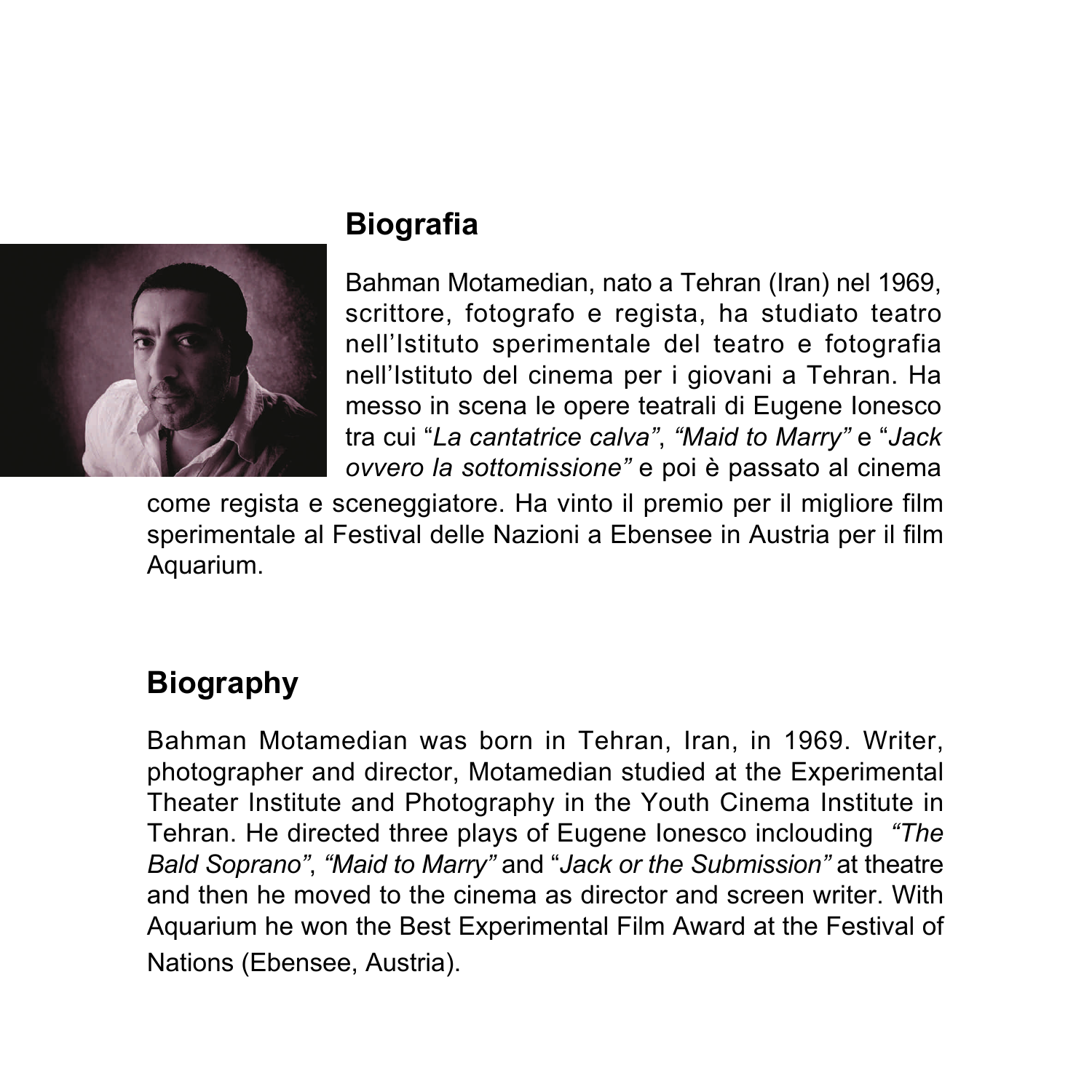## **Filmografia / Filmography**

**Cortometraggi e documentari / Short & documentary films:**

- *Akvarium (Aquarium)*
- *Avazi Baraye Mordan (Una canzone per morire / A Song for The Dying)*
- *Mosighi va Faramoshi (Music and Forgetting)*

**Sceneggiature per serie televisive / Screen Writing for Television Series:**

- *Pelake 14 (Numero 14 / Number 14)*
- *Zire Asemane Shahr (Sotto il cielo della città / Under the City Sky)*
- *Vorod Mamno, Mamno (Vietato l'ingresso / Do Not Enter)*
- *Shabhaye Barareh (Le notti di Barareh / Nights in Barareh)*
- *Noghtechin (Puntini / Dots)*
- *Chahar Khoone (Quattro case / Four Homes)*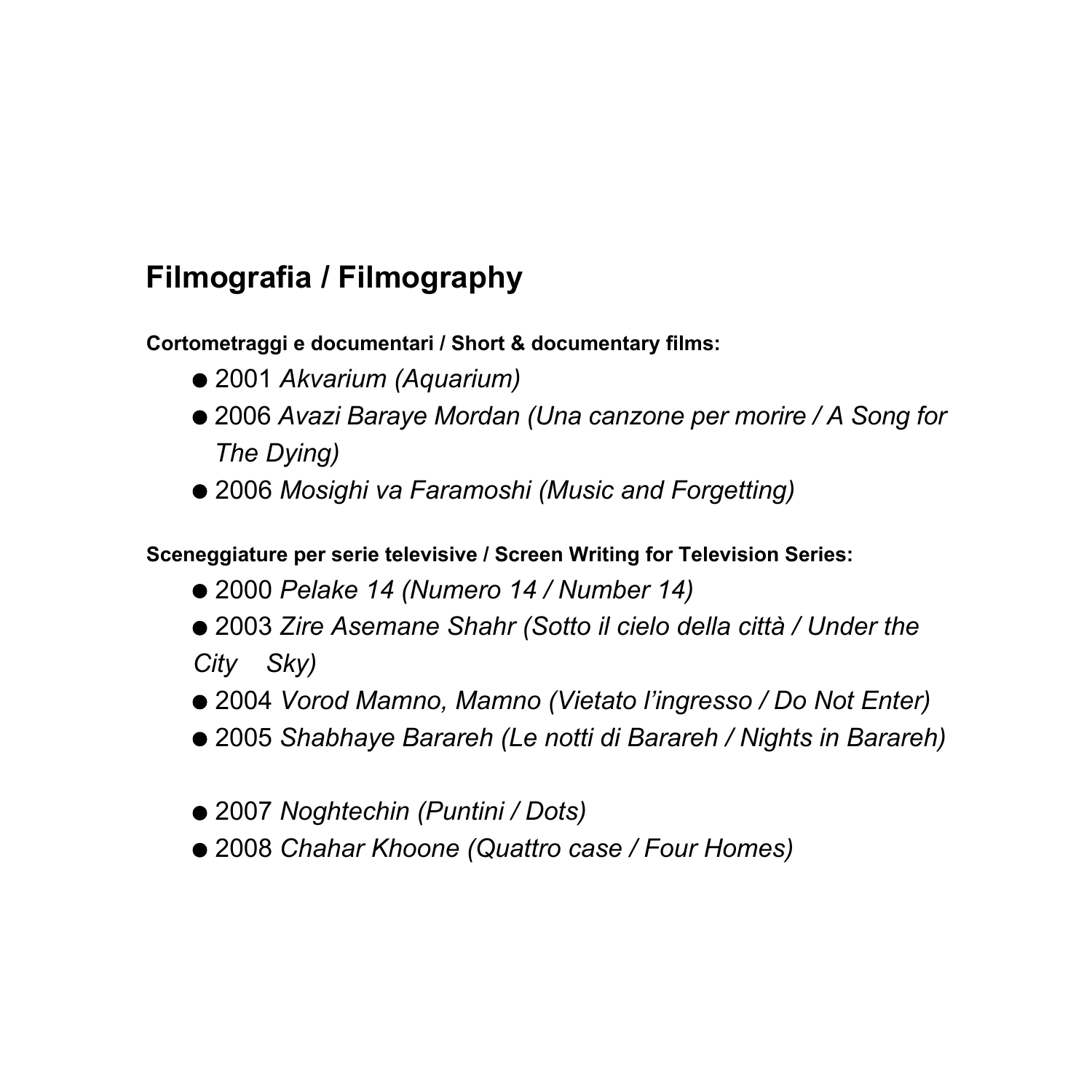#### **Cast e Credit / Cast & credits**

- Sceneggiatura / Screenplay: Bahman Motamedian
- Fotografia / Cinematographer: Homayoon Paivar
- Montaggio / Editor: Behzad Mosleh & Bahman Motamedian
- Ricerca / Research: Dr. Behrang Sedighi
- Scenografia / Production Designer: Jalil Shabani
- Costumi / Costume Designer: Navid Farahmarzi
- Musica / Music: Iman Vaziri
- Suono / Sound: Hossein Abolsedgh Dariyosh Sadeghpoor & Amirhosain Rasoli
- Interpreti / Main Cast: … Asghar Nejad, … Ghavi Bal
	- … Moghaddam, … Sayanpoor, … Foghani, … Amjadinia, … Rahimi
- Produttore / Producer: Esmaeil Mirzaei Ghomi Bahman Motamedian

Nazione produzione / Country of Production: Iran Year: 2008 Supporto / Screening Format: DCP Colore / Color (b / n, b / w): Colore / Color Durata / Length: 76' Lingua / Language: Persiano / Persian